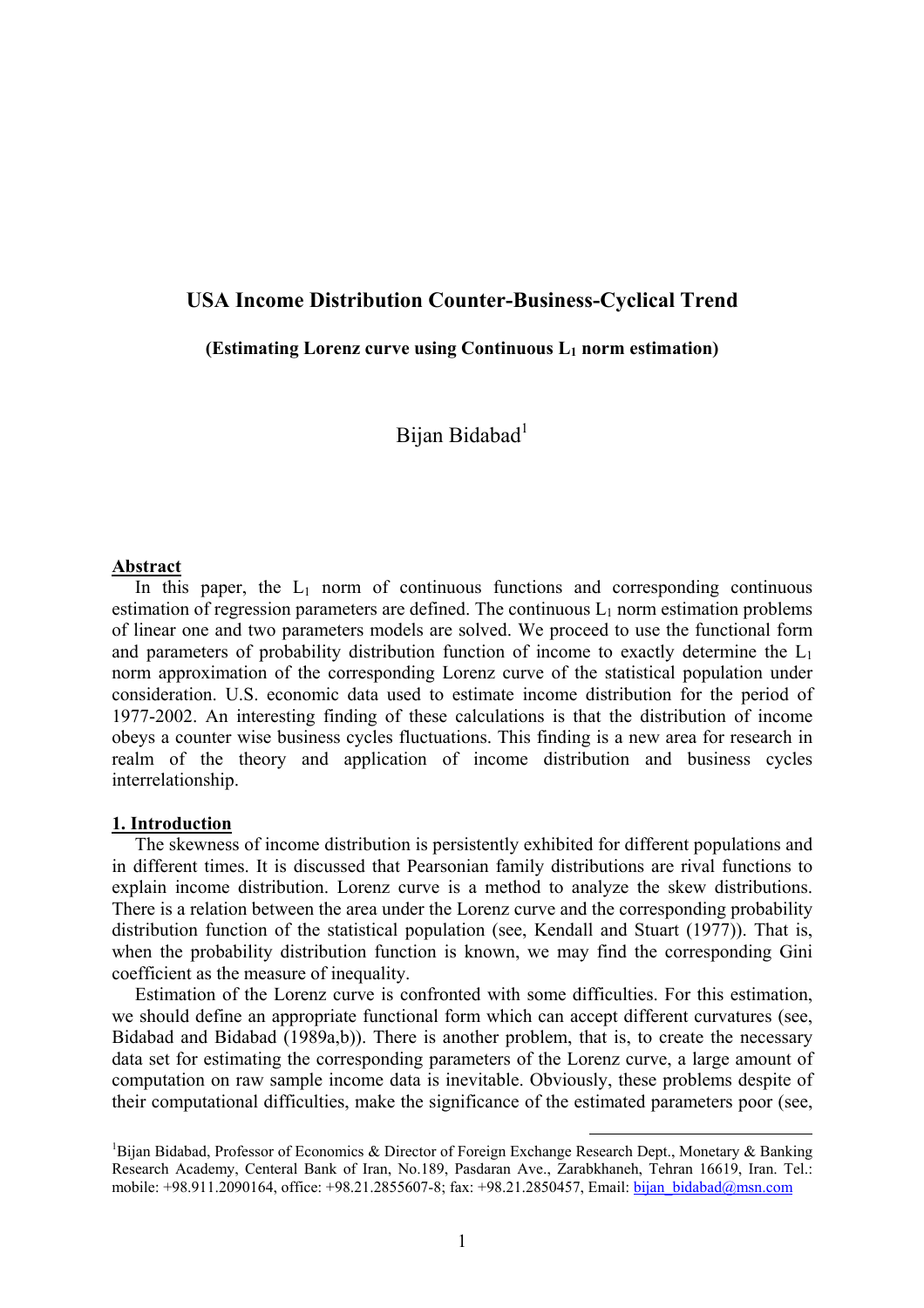Bidabad and Bidabad (1989a,b)). To avoid this, we try to estimate the functional form of the Lorenz curve by using continuous information. In this paper we use the probability density function of population income to estimate the Lorenz function parameters. The continuous  $L_1$ norm smoothing method which will be developed for estimating the regression parameters is used to solve this problem. However, we concentrate on two rival probability density functions of Pareto and log-normal. Since, the former is simply integrable, there is no general problem to derive the corresponding Lorenz function and the function is uniquely derived. But in the latter case, the log-normal density function (which has better performance for full income range) than Pareto distribution (which better fits to higher income range, (see, Cramer (1973), Singh and Maddala (1976), Salem and Mount (1974)), is not integrable and we can not determine its corresponding Lorenz function. In this regard we should solve the problem by defining a general Lorenz curve functional form and applying the  $L_1$  norm smoothing to estimate the corresponding parameters.

 In this paper continuous L1 norm estimation is developed by using a similar method proposed in Bidabad (1987a,88a,89a,b) for discrete case. Then the method is applied to estimation of the Lorenz curve functional forms which have been proposed by Gupta (1984) and Bidabad and Bidabad (1989,92). At the end, we use our formulation to estimate Gini ratio and Kakwani length indices of inequality for the United States for the period of 1971- 1990, based on the assumption that income is distributed log-normally.

## **2. L1 norm of continuous functions**

Generally,  $L_p$  norm of a function  $f(x)$  (see, Rice and White (1964)) is defined by,  $||f(x)||_p = \int_{x \in I} |f(x)|^p dx$ <sup>1/p</sup>  $dx)$ <sup>1/p</sup> (1) Where, "I" is a closed bounded set. The  $L_1$  norm of  $f(x)$  is simply written as,  $||f(x)||_1 = \int_{x \in I} |(x)| dx$  (2) Suppose that the non-stochastic function  $f(x,\beta)$  of "x", is combined with stochastic

disturbance term "u" to form  $y(x)$  as follows,  $y(x) = f(x, \beta) + u$  (3)

Where, **β** is unknown parameters vector. Rewriting u as the residual of  $y(x)$ -f(x, **β**), for L<sub>1</sub> norm approximation of " $\beta$ " we should find " $\beta$ " vector such that the L<sub>1</sub> norm of "u" is minimum. That is,

Min: S=||u||<sub>1</sub>=||y(x)-f(x,\beta)||<sub>1</sub>=
$$
\int_{x\in I} |y(x)-f(x,\beta)| dx
$$
\n(4)

### **3. Linear one parameter L<sub>1</sub> norm continuous smoothing**

Redefine  $f(x, \beta)$  as  $\beta x$  and  $y(x)$  as the following linear function,  $y(x) = \beta x + u$  (5)

Where, "**β**" is a single (non-vector) parameter. Expression (4) reduces to: min:  $S = ||u||_1 = ||y(x) - \beta x||_1 = \int_{x \in I} |y(x) - f(x, \beta)| dx$  (6)

$$
\beta
$$

The discrete analogue of (6) is solved by Bidabad (1987a,88a,89a,b). In these papers we proposed applying discrete and regular derivatives to the discrete problem by using a slack variable "t" as a point to distinguish negative and positive residuals. A similar approach is used here to minimize (6). To do so in this case certain Lipschitz conditions are imposed on the functions involved (see, Usow (1967a)). Rewrite (6) as follows,

Min: 
$$
S = \int_{x \in I} |x||y(x)/x - \beta| dx
$$
 (7)  
 $\beta$ 

For convenience, define "I" as a closed interval [0,1]. The procedure may be applied to other intervals with no major problem (see, Usow (1967a), Hobby and Rice (1965), Kripke and Rivlin (1965)). To minimize this function we should first remove the absolute value sign of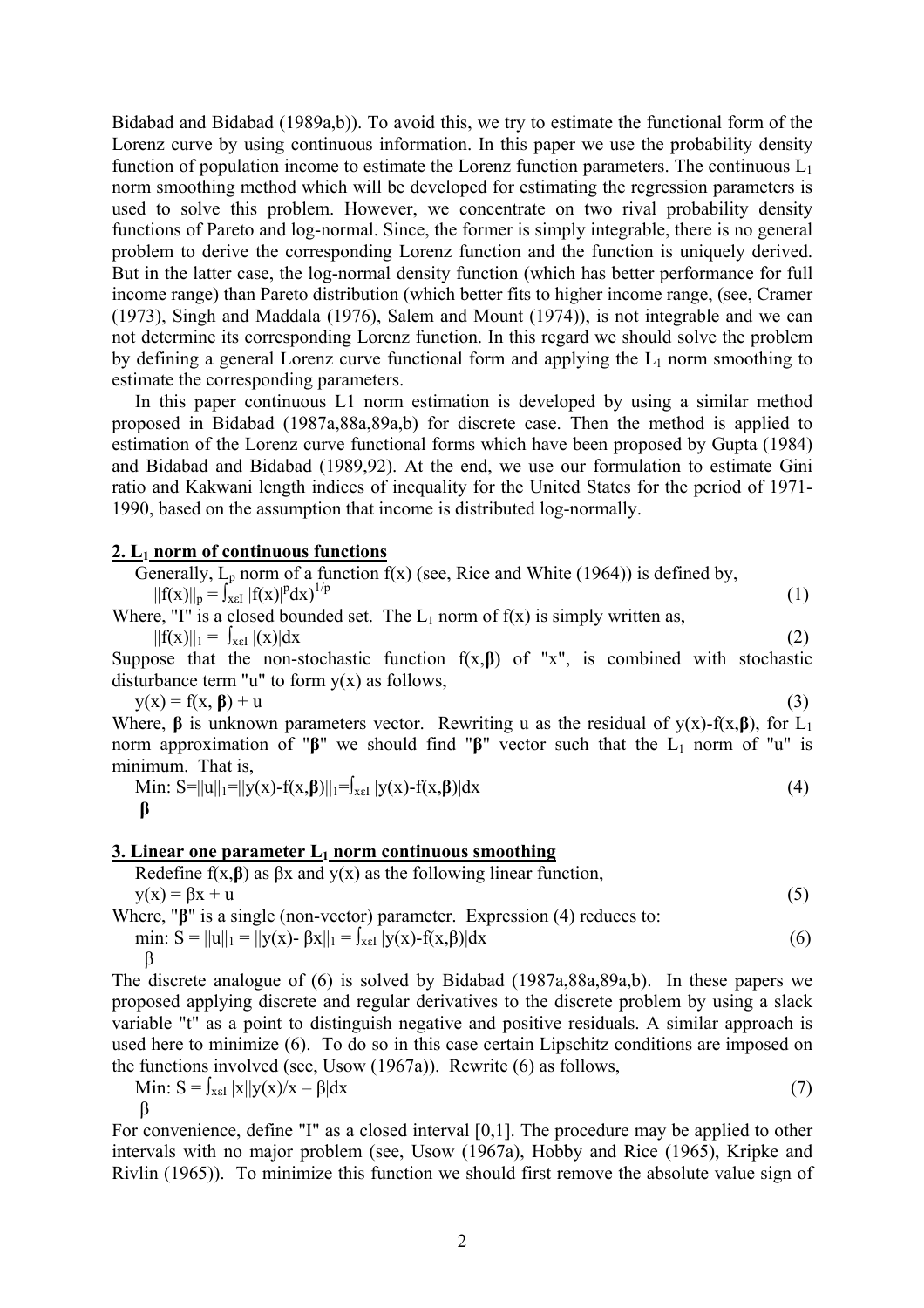the expression after the integral sign. Since "x" belongs to closed interval "I",  $y(x)$  (which is a linear function of "x") and also  $y(x)/x$  are smooth and continuous. Thus, since  $y(x)/x$  is uniformly increasing or decreasing function of "x", a value of tnI can be found to have the following properties,

$$
y(x)/x < \beta \quad \text{if } x < t
$$
  
\n
$$
y(x)/x = \beta \quad \text{if } x = t
$$
  
\n
$$
y(x)/x > \beta \quad \text{if } x > t
$$
\n(8)

Value of the slack variable "t" actually is the border of negative and positive residuals. If value of "t" were known, from (8) (middle equation) we could calculate optimal value of "β" or inversely. But nor "t" neither "β" are known. To solve this problem, according to (8), we can rewrite (7) as two separate definite integrals with different upper and lower bounds.

min: S = 
$$
\int_{0}^{t} |x| (y(x)/x - \beta) dx + \int_{0}^{1} |x| (y(x)/x - \beta) dx
$$
 (9)

Decomposition of (7) into (8) has been done by use of the slack variable "t". Since both "β" and "t" are unknown, to solve (9), we partially differentiate it with respect to "t" and "β" variables.

$$
\frac{\delta S}{\delta \beta} = \int_0^t \int_0^t |x| dx - \int_0^t |x| dx = 0
$$
 (10)

and using Liebniz' rule to differentiate the integrals with respect to their variable bounds "t", yields,

$$
\frac{\delta S}{\delta t} = -|t| \left[ \frac{y(t)}{t} - \beta \right] - |t| \left[ \frac{y(t)}{t} - \beta \right] = 0 \tag{11}
$$

Since "x" belongs to  $[0,1]$ , equation  $(10)$  can be written as,

$$
\int_0^t \int_0^t \frac{1}{t} \, x \, dx = 0 \tag{12}
$$

$$
\quad \text{or,} \quad
$$

$$
\frac{1}{2}t^2 - \frac{1}{2} + \frac{1}{2}t^2 = 0
$$
 (13)

Which yields,

$$
t = \sqrt{2}/2 \tag{14}
$$

Substitute for "t" in equation (11), yields,

$$
\beta = \frac{y(\sqrt{2}/2)}{\sqrt{2}/2} \tag{15}
$$

Remember that y(t) is function y(x) evaluated at x=t. Value of "β" given by (15) is the optimal solution of (6). The above procedure actually is generalization of Laplace weighted median for continuous case.

 Before applying this procedure to Lorenz curve, let us develop the procedure for the two parameters linear model.

# **<u>4. Linear two parameters L<sub>1</sub> norm continuous smoothing</u>**

 Now, we try to apply the above technique to the linear two parameters model. Rewrite (4) as,

Min: S=||u||<sub>1</sub>=||y(x)-
$$
\alpha
$$
- $\beta$ x||<sub>1</sub>= $\int_{x\in I} |y(x)-\alpha-\beta x|dx$   
 $\alpha,\beta$  (16)

Where, " $\alpha$ " and " $\beta$ " are two single (non-vector) unknown parameters and  $y(x)$  and "x" are as before. According to Rice (1964c), let  $f(\alpha^*, \beta^*, x)$  interpolates y(x) at the set of canonical points  $\{x_i; i=1,2\}$ , if  $y(x)$  is such that  $y(x)$ -f( $\alpha^*, \beta^*, x$ ) changes sign at these  $x_i$ 's and at no other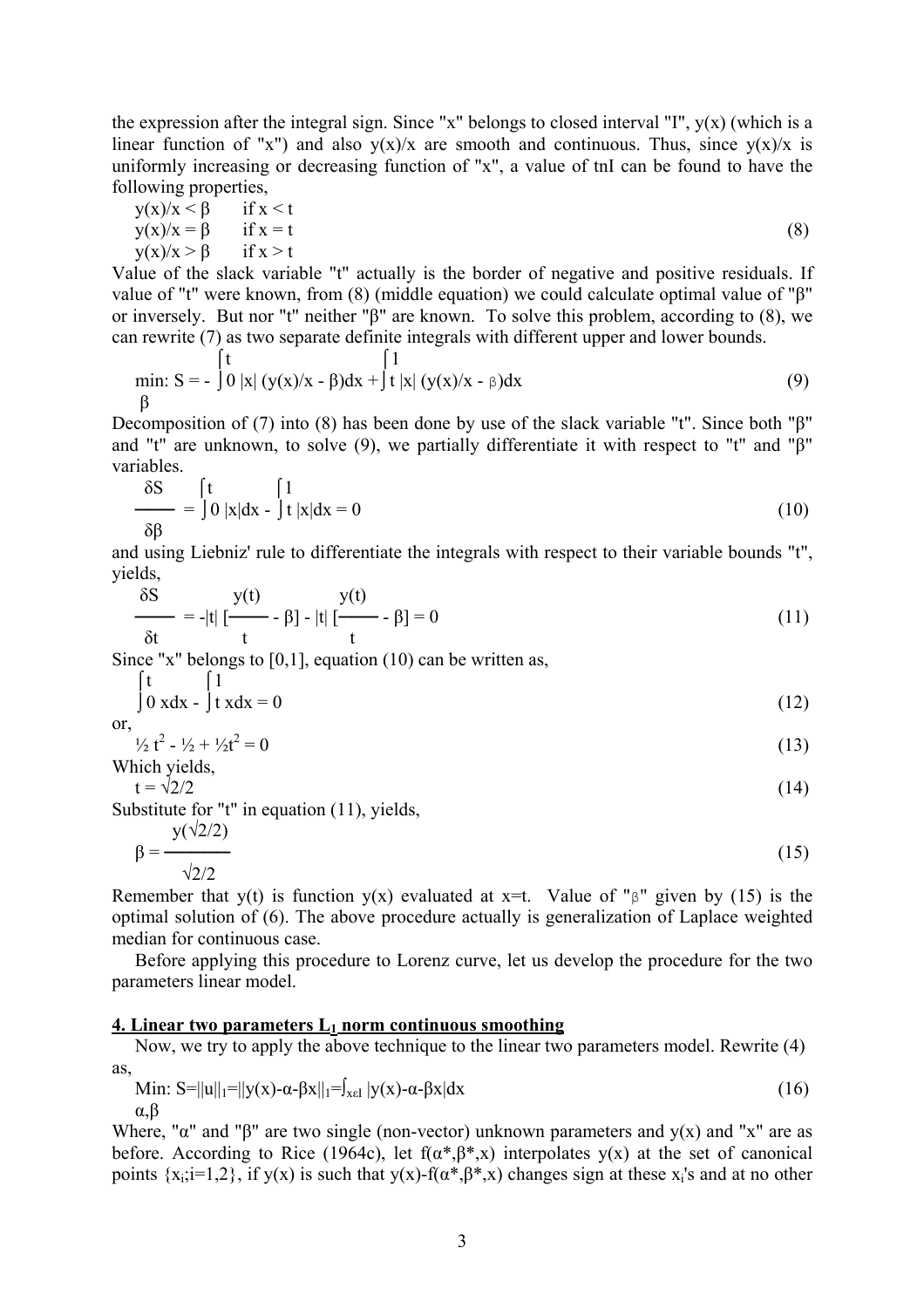points in [0,1], then  $f(\alpha^*, \beta^*, x)$  is the best L<sub>1</sub> norm approximation to y(x) (see also, Usow (1967a)). With the help of this rule, if we denote these two points to  $t_1$  and  $t_2$  we can rewrite  $(16)$  for I=[0,1] as,

$$
S = \int_0^t \int_0^t \int_{\alpha-\beta}^{\beta} f_1 \int_{\alpha-\beta}^{\beta} f_2 \int_{\alpha-\beta}^{\beta} f_1 \int_{\alpha-\beta}^{\beta} f_2 \int_{\alpha-\beta}^{\beta} f_1 \int_{\alpha-\beta}^{\beta} f_2 \int_{\alpha-\beta}^{\beta} f_2 \int_{\alpha-\beta}^{\beta} f_1 \int_{\alpha-\beta}^{\beta} f_2 \int_{\alpha-\beta}^{\beta} f_1 \int_{\alpha-\beta}^{\beta} f_2 \int_{\alpha-\beta}^{\beta} f_1 \int_{\alpha-\beta}^{\beta} f_1 \int_{\alpha-\beta}^{\beta} f_2 \int_{\alpha-\beta}^{\beta} f_1 \int_{\alpha-\beta}^{\beta} f_1 \int_{\alpha-\beta}^{\beta} f_1 \int_{\alpha-\beta}^{\beta} f_1 \int_{\alpha-\beta}^{\beta} f_1 \int_{\alpha-\beta}^{\beta} f_1 \int_{\alpha-\beta}^{\beta} f_1 \int_{\alpha-\beta}^{\beta} f_1 \int_{\alpha-\beta}^{\beta} f_1 \int_{\alpha-\beta}^{\beta} f_1 \int_{\alpha-\beta}^{\beta} f_1 \int_{\alpha-\beta}^{\beta} f_1 \int_{\alpha-\beta}^{\beta} f_1 \int_{\alpha-\beta}^{\beta} f_1 \int_{\alpha-\beta}^{\beta} f_1 \int_{\alpha-\beta}^{\beta} f_1 \int_{\alpha-\beta}^{\beta} f_1 \int_{\alpha-\beta}^{\beta} f_1 \int_{\alpha-\beta}^{\beta} f_1 \int_{\alpha-\beta}^{\beta} f_1 \int_{\alpha-\beta}^{\beta} f_1 \int_{\alpha-\beta}^{\beta} f_1 \int_{\alpha-\beta}^{\beta} f_1 \int_{\alpha-\beta}^{\beta} f_1 \int_{\alpha-\beta}^{\beta} f_1 \int_{\alpha-\beta}^{\beta} f_1 \int_{\alpha-\beta}^{\beta} f_1 \int_{\alpha-\beta}^{\beta} f_1 \int_{\alpha-\beta}^{\beta} f_1 \int_{\alpha-\beta}^{\beta} f_1 \int_{\alpha-\beta}^{\beta} f_1 \int_{\alpha-\beta}^{\beta} f_1 \int_{\alpha-\beta}^{\beta} f_1 \int_{\alpha-\beta}^{\beta} f_1 \int_{\alpha-\beta}^{\beta} f_1 \int_{\alpha-\beta}^{\
$$

Since t<sub>1</sub> and t<sub>2</sub> are also unknowns, we should minimize S with respect to  $\alpha$ ,  $\beta$ , t<sub>1</sub> and t<sub>2</sub>. Taking partial derivative of (17) using Liebniz' rule with respect to these variables and equating them to zero, we will have,

$$
\frac{\delta S}{\delta \alpha} = -\int_0^t \frac{t_1}{\delta x} dt + \int_0^t \frac{t_1}{t_1} dx - \int_0^t \frac{t_1}{t_2} dx = 0
$$
\n(18)

$$
\frac{\delta S}{s_B} = -\int_0^t \frac{t_1}{\delta x} dt + \int_0^t \frac{t_1}{t_1} dx - \int_0^t \frac{t_1}{t_2} dx = 0
$$
 (19)

$$
\frac{\delta \beta}{\delta S} = 2[y(t_1) - \alpha - \beta t_1] = 0 \tag{20}
$$

$$
\frac{\delta t_1}{\delta S} = -2[y(t_2) - \alpha - \beta t_2] = 0 \tag{21}
$$

$$
\delta t_2
$$

Equations (18) through (21) may be solved simultaneously for  $\alpha$ , β, t<sub>1</sub> and t<sub>2</sub>. Thus, we have the following system of equations,

| $2t_2 - 2t_1 - 1 = 0$                            | (22) |
|--------------------------------------------------|------|
| $t22 - t12 - \frac{1}{2} = 0$                    | (23) |
| $y(t_1) - \alpha - \beta t_1 = 0$                | (24) |
| $y(t_2) - \alpha - \beta t_2 = 0$                | (25) |
| The solutions are,                               |      |
| $t_1 = 1/4$                                      | (26) |
| $t_2 = 3/4$                                      | (27) |
| $\alpha = y(3/4)-(3/4)\beta = y(1/4)-(1/4)\beta$ | (28) |
| $\beta = 2[y(3/4)-y(1/4)]$                       | (29) |

 This procedure, similar to that of multiple regression model for discrete case may be expanded to include "m" unknown parameters which is not discussed here. Some computational methods for solving the different cases of m parameters model are investigated by Ptak (1958), Rice and White (1964), Rice (1964a,b,c,69,85), Usow (1967a), Lazarski (1975a,b,c,77) (see also, Hobby and Rice (1965), Kripke and Rivlin (1965), Watson (1981)). Now, let us have a look at Lorenz curve and its proposed functional forms.

#### **5. Lorenz curve**

 The Lorenz curve for a random variable with probability density function f(v) may be defined as the ordered pair<sup>2</sup>,

$$
(P(V|V\leq v), \frac{E(V|V\leq v)}{E(V)}) \qquad \text{veR}
$$
 (30)

Where "P" and "E" stand for probability and expected value operators. For a continuous density function  $f(v)$ , (30) can be written as,

<sup>&</sup>lt;sup>2</sup> Taguchi (1972a,b,c,73,81,83,87,88) multiplies the second element of (30) by P(V|V≤v) which is not correct; his definition of (31) is equivalent to ours.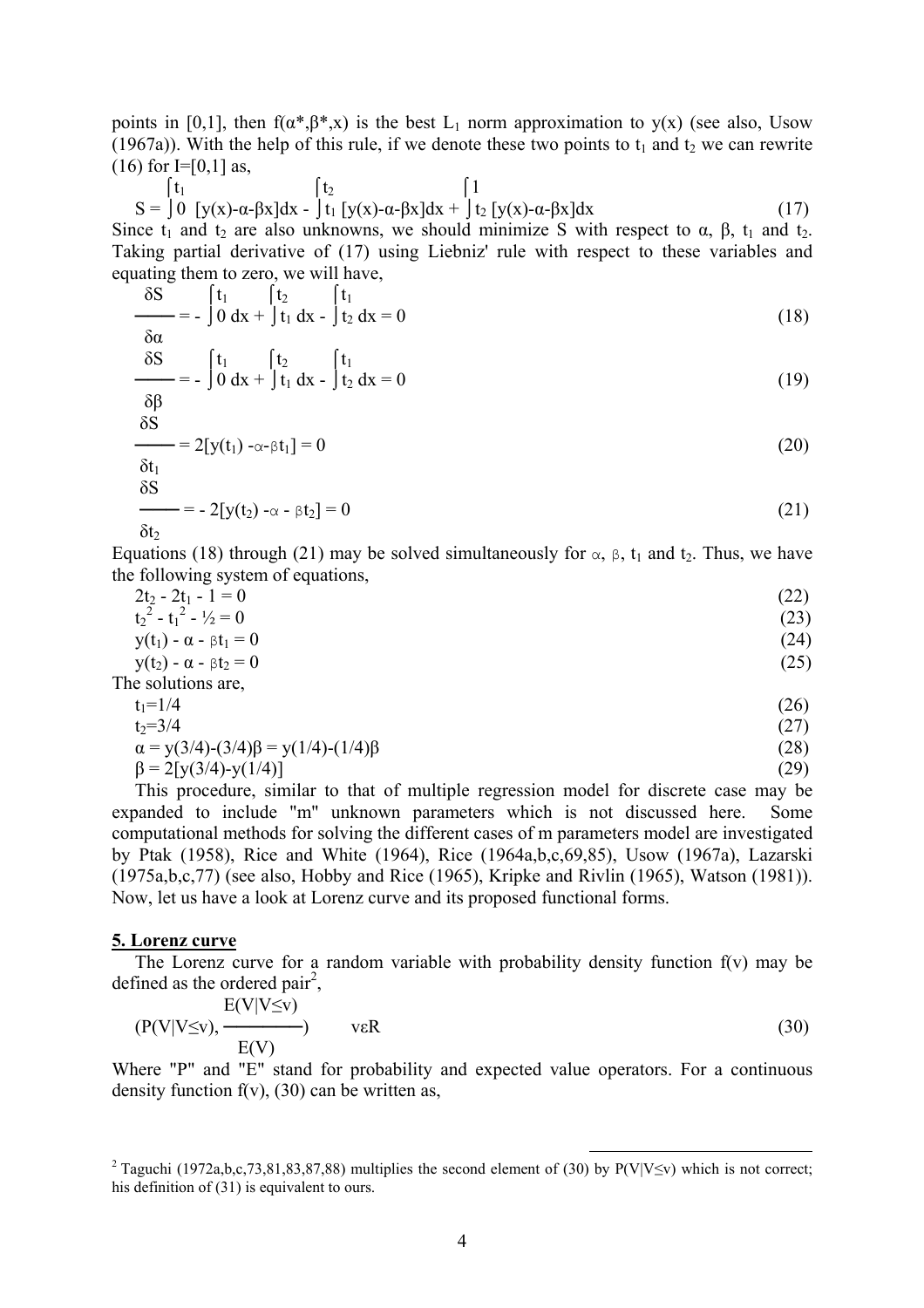$$
\begin{cases}\n\text{v} & \int_{-\infty}^{\infty} \text{wf(w)dw} \\
\text{()} -\infty \text{ f(w)dw}, & \int_{-\infty}^{\infty} \text{wf(w)dw}\n\end{cases} \equiv (x(v), y(x(v)))
$$
\n(31)

We denote (31) by  $(x(y),y(x(y)))$  where  $x(y)$  and  $y(x(y))$  are its elements. Therefore, "x" is a function which maps "v" to  $x(v)$  and "y" is a function which maps  $x(v)$  to  $y(x(v))$ . The function  $y(x(y))$  is simply the Lorenz curve function. In recent years some functional forms for Lorenz curve have been introduced. Among different proposed functions we use the forms of Gupta (1984) and Bidabad and Bidabad (1989,92) which benefits from certain properties (see their articles for more explanations). Gupta (1984) proposed the functional form,

$$
y = xA^{x-1} \qquad A > 1 \tag{32}
$$

Bidabad and Bidabad (1989,92) suggest the following functional form:  $y=x^B$  $A^{x-1}$  B≥1,  $A \ge 1$  (33)

 To estimate the above functions by regular estimating method, we should gather discrete data from the statistical population, and manipulate them to construct relevant x and y vectors to estimate "A" of (32) or "A" and "B" of (33). If the probability distribution of income is known, instead of gathering discrete observations, we can estimate the Lorenz curve by using the continuous  $L_1$  norm smoothing method for continuous functions. In the following section we proceed to apply this method to estimate the parameters "A" of (32) and "A" and "B" of (33) by using the information of probability density function of income.

### **6. Continuous L1 norm smoothing of Lorenz curve**

 To estimate the Lorenz curve parameters when income probability density function is known, we can not always take straightforward steps. When the probability density function is easily integrable, there is no major problem in advance. We can find the functional relationship between the two elements of (31) by simple mathematical derivation. But, when integrals of (31) are not obtainable, another procedure should be adopted.

Suppose that income of a society is distributed with probability density function  $f(w)$ . This density function may be a skewed function such as Pareto or log-normal, as follows

f(w)= $\theta$ k $\theta$ w- $\theta$ -1, wrk $>0$ ,  $\theta$  $>0$  (34)

f(w)=[1/w $\sigma\sqrt{2\pi}$ ]exp{-[ln(w)- $\mu$ ]<sup>2</sup>/2 $\sigma^2$ }, w $\varepsilon(0,\infty)$ ,  $\mu\varepsilon(-\infty,+\infty)$ ,  $\sigma>0$  (35)

These two distributions have been known as good candidates for presenting distribution of personal income.

 In the case of Pareto density function of (34), we can simply derive the Lorenz curve function as follows. Let F(w) denote the Pareto distribution function:

 $F(w)=1-(k/w)\theta$  (36)

with mean equal to,  $E(w) = \theta^k / (\theta - 1), \ \theta > 1$  (37)

If we find the function y as stated by  $(31)$  as a function of x, the Lorenz function will be derived. Now, proceed as follows. Rearrange the terms of (31) as,

$$
x(v) = \int_{-\infty}^{v} f(w) dw
$$
 (38)

$$
y(x(v)) = [1/E(x)] \rightarrow \infty \text{wf}(w)dw
$$
\n(39)

Substitute Pareto distribution function,

$$
x(v) = F(v) = 1 - (k/v)^{\theta}
$$
 (40)

$$
y(x(v)) = \left[ (\theta - 1)/\theta^k \right] \mathbf{k} \ w \theta \mathbf{k}^{\theta} \mathbf{w}^{-\theta - 1} \mathbf{d} \mathbf{w} \tag{41}
$$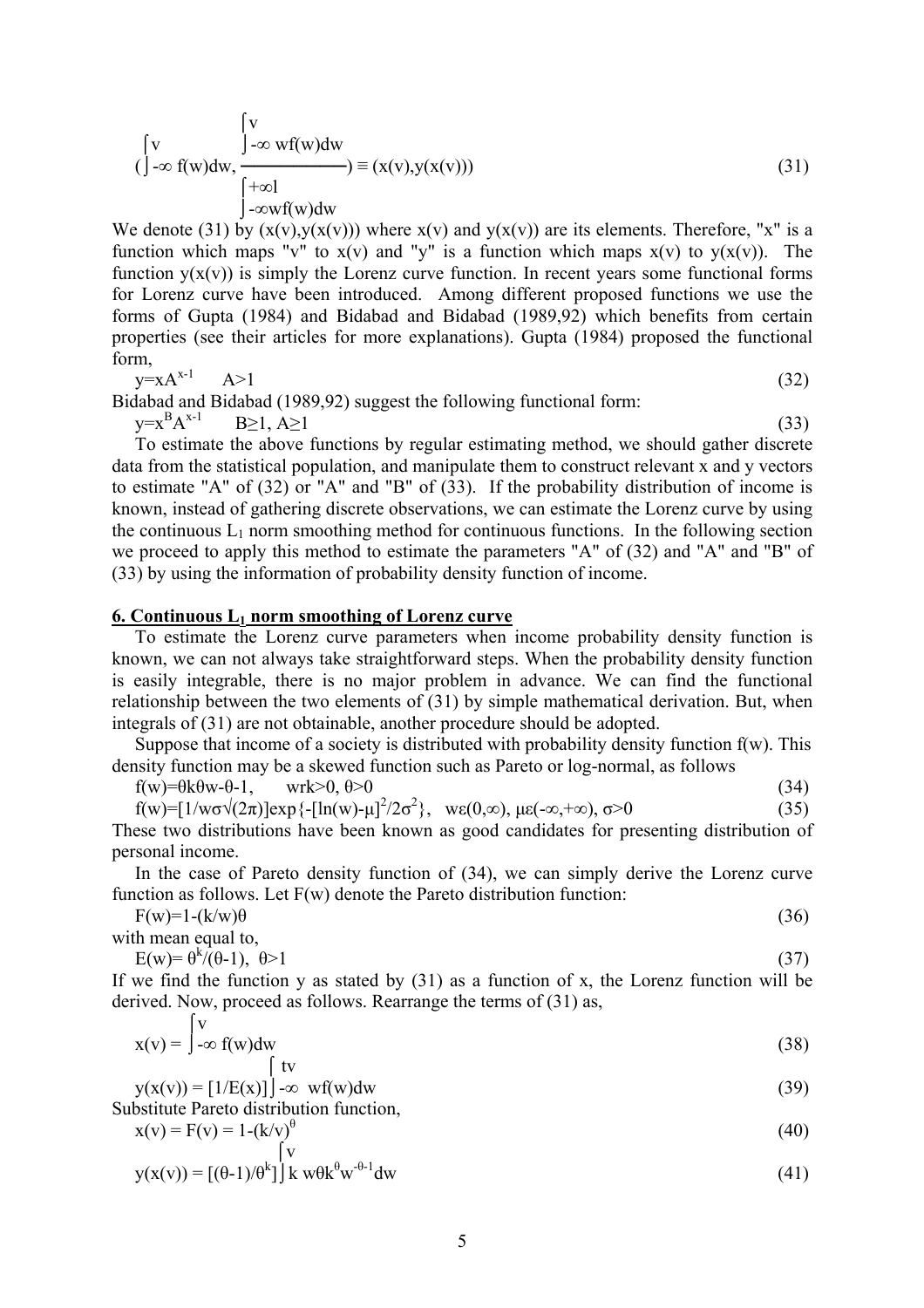or,

$$
y(x(v)) = 1 - (k/v)^{\theta - 1}
$$
 (42)

Now, by solving (40) for "v" and substituting in (42), the Lorenz curve for Pareto distribution is derived as,

$$
y = 1 - (1 - x)^{(\theta - 1)/\theta} \tag{43}
$$

 As it was shown in the case of Pareto distribution, formula of Lorenz curve is easily obtained. But, if we select the log-normal density function (35), the procedure may not be the same. Because the integral of log-normal function has not been derived yet. In the following pages, the  $L_1$  norm smoothing technique will be developed to estimate the parameters of given functional forms (32) and (33) by using the continuous probability density function.

 According to (30) and (31) independent and dependent variables of (32) and (33) may be written as,

$$
x(v) = \int_0^V f(w) dw
$$
 (44)

$$
y(x(v)) = [1/E(x)] \int_0^V wf(w)dw
$$
\n(45)

Substitute (44) and (45) inside (32) and define random error term u as,

$$
\begin{bmatrix} v \\ [1/E(w)] \end{bmatrix} \begin{bmatrix} v \\ 0 \text{ if } w \end{bmatrix} \begin{bmatrix} v \\ 0 \text{ if } w \end{bmatrix} \begin{bmatrix} v \\ 0 \text{ if } w \end{bmatrix} \begin{bmatrix} v \\ e^u \end{bmatrix}
$$

or briefly,  $y(x)=xA^{x-1}e^u$ 

 $(47)$ Similarly for the model (35),

$$
\begin{bmatrix}\nV & \text{y} & \text{y} \\
1/E(w)] & 0 & \text{wf}(w)dw = \left\{\int_0^V W \, dW\right\} & A & e^u \\
\text{or briefly,}\n\end{bmatrix}\n\begin{bmatrix}\nV & \text{B} & \text{0} & \text{f}(w)dw - 1 \\
0 & \text{f}(w)dw\right\} & A\n\end{bmatrix}.
$$
\n(48)

or of the equation is:\n
$$
y(x) = x^B A^{x-1} e^u
$$

 (49) Taking natural logarithm of (47) and (49), gives,

 $\ln y(x)=\ln x + (x-1)\ln A + u$  (50)

$$
\ln y(x)=B \ln x + (x-1)\ln A + u \tag{51}
$$

With respect to properties of Lorenz curve and probability density function of  $f(w)$  and equations (46) to (49), it is obvious that x belongs to the interval [0,1]. Thus the  $L_1$  norm objective function for minimizing (50) or (51) is given by,

$$
\min: S = \int_0^1 0 \, |u| \, dx \tag{52}
$$

Now, let us deal with  $L_1$  norm estimation of "A" of Lorenz curve functional form (32) (redefined by  $(50)$ ). The corresponding  $L_1$  norm objective function will be,

min: S = 
$$
\int_0^1 1
$$
 ln y(x) - ln x - (x-1) ln A|dx (53)

or,

min: S = 
$$
\int_{0}^{1} |x-1| \sin(y) - \ln x = 1
$$
 (54)

By a similar technique used by (9), we can rewrite (54) as,

min: S = 
$$
\int_0^t \int_0^t |x-1| \{[\ln y(x)-\ln x]/(x-1)-\ln A\} dx - \int_t^t |x-1| \{[\ln y(x)-\ln x]/(x-1)-\ln A\} dx
$$
 (55)

since, 0≤x≤1 we have,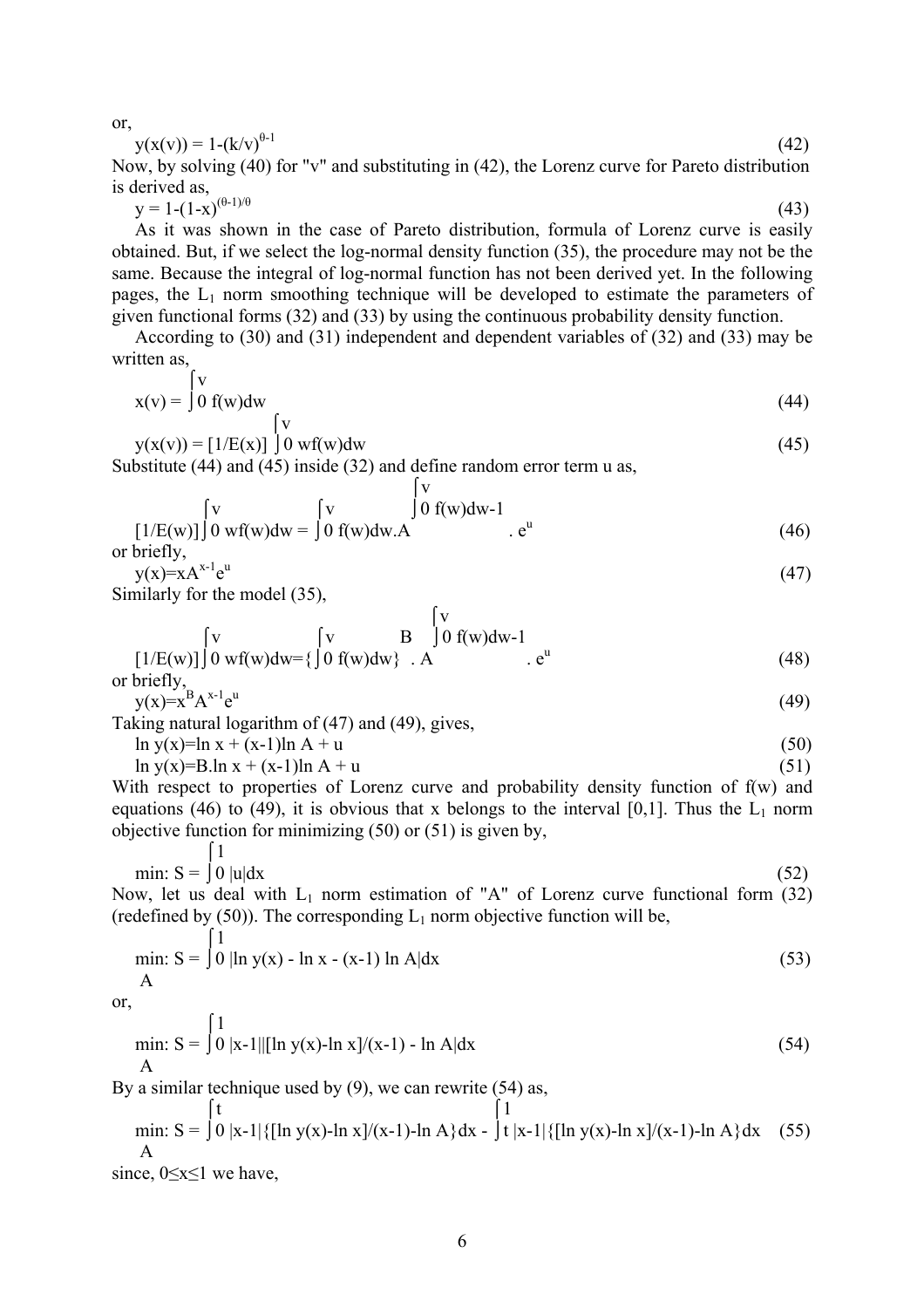min: S = 
$$
\int_{0}^{t} [\ln y(x) - \ln x - (x-1) \ln A] dx + \int_{0}^{t} [\ln y(x) - \ln x - (x-1) \ln A] dx
$$
 (56)

Differentiate (56) partially with respect to "t" and "A" and equate them to zero;

$$
\frac{\delta S}{\delta A} = + \int_0^t \left[ \frac{1}{(x-1)/A} \right] dx - ut \left[ (x-1)/A \right] dx = 0
$$
\n(57)\n
$$
\delta S
$$
\n
$$
S = -2 \left[ \ln y(t) - \ln t - (t-1) \ln A \right] = 0
$$
\n(58)

$$
\frac{1}{s} = -2[\ln y(t) - \ln t - (t-1)\ln A] = 0
$$
\n(58)

δt

From equation (57), we have,

$$
t = 1 \pm \sqrt{2}/2\tag{59}
$$

Since "t" should belong to the interval [0,1], we accept,  $t = 1 - \sqrt{2}/2$  (60)

Substitute (60) in (58), and solve for "A", gives the  $L_1$  norm estimation for "A" equal to,

$$
A = \left[\frac{1-\sqrt{2}/2}{y(1-\sqrt{2}/2)}\right]^{1/2}
$$
(61)

Now, let us apply this procedure to another Lorenz curve functional form of (33) (redefined by (51)). Rewrite L1 norm objective function (52) for the model (51),  $\int_1^1$ 

min: 
$$
S = \int_0^1 \ln y(x) - B \ln x - (x-1) \ln A| dx
$$
 (62)  
A,B

or,

$$
\min_{A,B} S = \int_0^1 0 |x-1| \left[ \ln y(x) \right] / (x-1) - (\ln x) / (x-1) - \ln A | dx \tag{63}
$$

The objective function (63) - by some changing on variables - is similar to (16). Thus, by a similar procedure to those of (17) through (29) we can write "S" as,

$$
\begin{aligned}\n\min: S &= \int 0 |x-1| \{[\ln y(x)]/(x-1) - (\ln x)/(x-1) - \ln A\} dx \\
A, B & \int t_2 \\
&- \int t_1 |x-1| \{[\ln y(x)]/(x-1) - (\ln x)/(x-1) - \ln A\} dx \\
\text{Since } 0 \le x \le 1, \text{ then } (64) \text{ reduces to,} \\
\int t_1 \\
\min: S &= - \int 0 [\ln y(x) - B \ln x - (x-1) \ln A] dx + \int t_1 [\ln y(x) - B \ln x - (x-1) \ln A] dx \\
A, B & \int 1 \\
&- \int t_2 [\ln y(x) - B \ln x - (x-1) \ln A] dx + \int t_1 [\ln y(x) - B \ln x - (x-1) \ln A] dx \\
\text{Differentiate "S" partially with respect to "A", "B", t1 and t2 and equate them to zero,} \\
\delta S & 1 \int t_1 \\
&= - \left[ \int 0 (x-1) dx - \int t_1 (x-1) dx + \int t_2 (x-1) dx \right] = 0 \\
\delta A & \delta S \\
&= \int t_1 \\
&= - \left[ \int 0 \ln(x) dx - \int t_1 \ln(x) dx + \int t_2 \ln(x) dx \right] = 0 \\
\delta B\n\end{aligned}
$$
\n(66)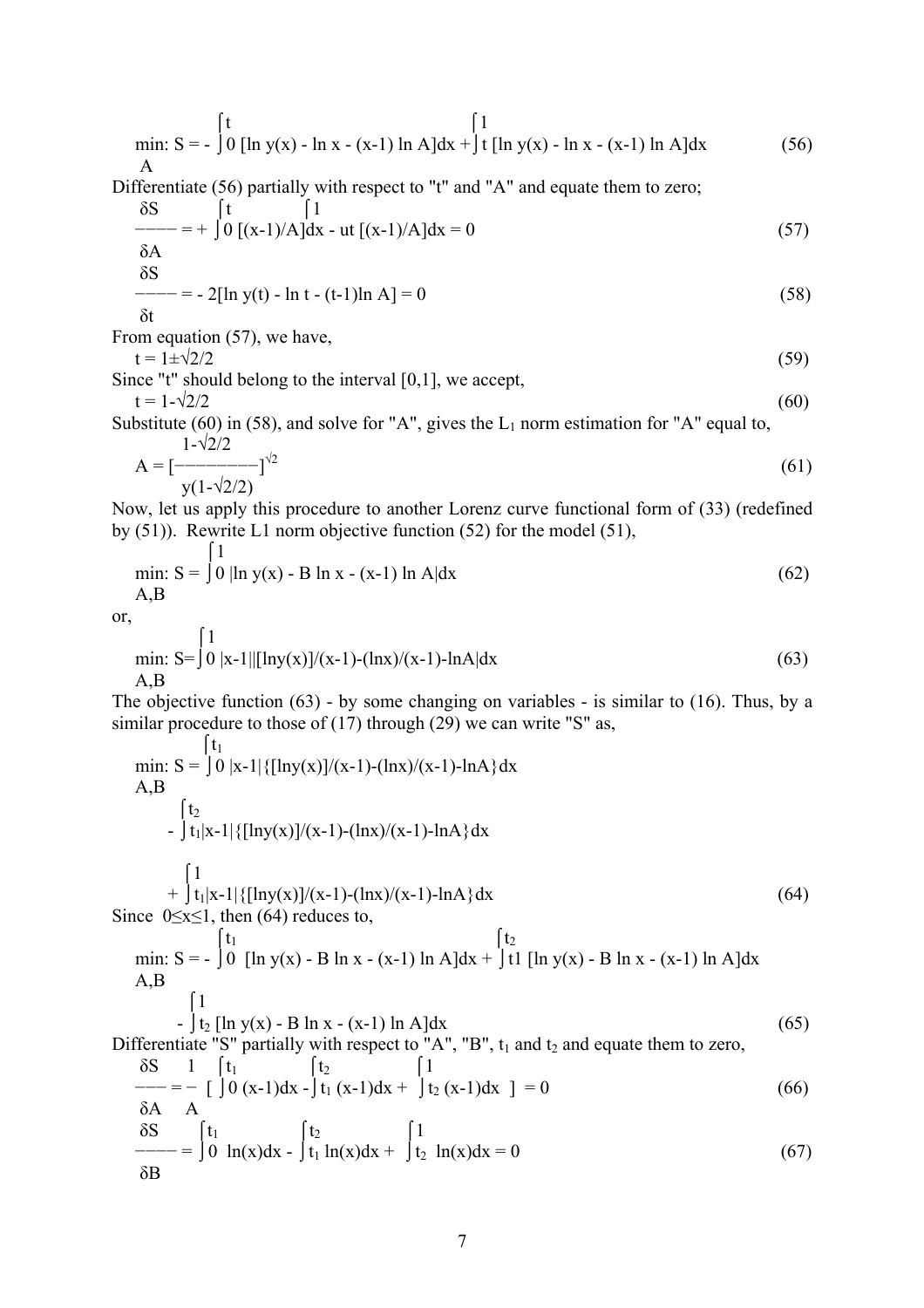$$
\frac{\delta S}{\delta t_1} = -2 \left\{ \ln[y(t_1)] - \text{B} \ln(t_1) - (t_1 - 1) \ln(A) \right\} = 0 \tag{68}
$$

 $\mathsf{u}_1$ 

$$
\frac{\delta S}{\delta t_2} = 2 \{ \ln[y(t_2)] - B \ln(t_2) - (t_2 - 1) \ln(A) \} = 0 \tag{69}
$$

The above system of simultaneous equations can be solved for the unknowns  $t_1$ ,  $t_2$ , "A" and "B". Equation (66) is reduced to,

$$
t_1^2 - t_2^2 - 2(t_1 - t_2) - 1/2 = 0
$$
\n(70)

Equation (67) can be written as, 
$$
\frac{1}{2}
$$

$$
t_1(\ln t_1 - 1) - t_2(\ln t_2 - 1) - 1/2 = 0
$$
  
Calculate t1 from (70) as, (71)

$$
t_1 = 1 \pm \sqrt{q} \left( t_2^2 - 2t_2 + 3/2 \right) \tag{72}
$$

Since 0st1s1, we accept,  
\n
$$
t_1 = 1 - \sqrt{(t_2^2 - 2t_2 + 3/2)}
$$
 (73)

Substitute  $t_1$  from (73) into (71), and rearrange the terms, gives;

$$
\left[1-\sqrt{(t_2^2-2t_2+3/2)}\right]
$$
  
\n
$$
\ln \frac{[1-\sqrt{(t_2^2-2t_2+3/2)}]}{t_2^{t_2}} + t_2-3/2+\sqrt{(t_2^2-2t_2+3/2)} = 0
$$
\n(74)

The root of equation (74) may be computed by a suitable numerical algorithm. However, it has been computed and rounded for five digits decimal point as,

$$
t_2 = 0.40442 \tag{75}
$$

Value of t1 is derived by substituting t2 into (73);

$$
t_1 = 0.07549 \tag{76}
$$

Values of "B" and "A" are computed from  $(68)$  and  $(69)$  using  $t_2$  and  $t_1$  given by (75) and (76). Thus,

$$
B = \frac{(t_2-1)\ln y(t_1) - (t_1-1)\ln y(t_2)}{(t_2-1)\ln(t_1) - (t_1-1)\ln(t_2)}
$$
(77)

or,

$$
B = -0.84857\ln[y(0.07549)] + 1.31722\ln[y(0.40442)]
$$
\nand, (78)

 $A = [y(0.07549)]^{1.28986} [y(0.40442)]^{3.68126}$  (79)

Now, let us describe how equation (61) for the model (32) and equations (78) and (79) for the model (33) can be used to estimate the parameters of the Lorenz curve when the probability distribution function is known. In the model (32) we should solve (44) for  $x(v)=1-\sqrt{2}/2$ . On the other hand, we should find value of "v" such that,

$$
x(v) = \int_0^V 0 f(w) dw = 1 - \sqrt{2}/2
$$
 (80)

By substituting this value of "v" into (45), value of  $y(1-\sqrt{2}/2)$  is computed. The value  $y(1-\sqrt{2}/2)$  $\sqrt{2}/2$ ) is used to compute the parameter "A" given by (61) for model (32).

 The procedure for the model (33) is also similar, with the difference that two values of "v" should be computed. Once two different values of "v" are computed as follow,  $\int_{\mathbf{v}}$ 

$$
x(v) = \int_{\int_{V}^{V}} f(w)dw = 0.07549
$$
\n(81)

$$
x(v) = \int 0 f(w) dw = 0.40442
$$
 (82)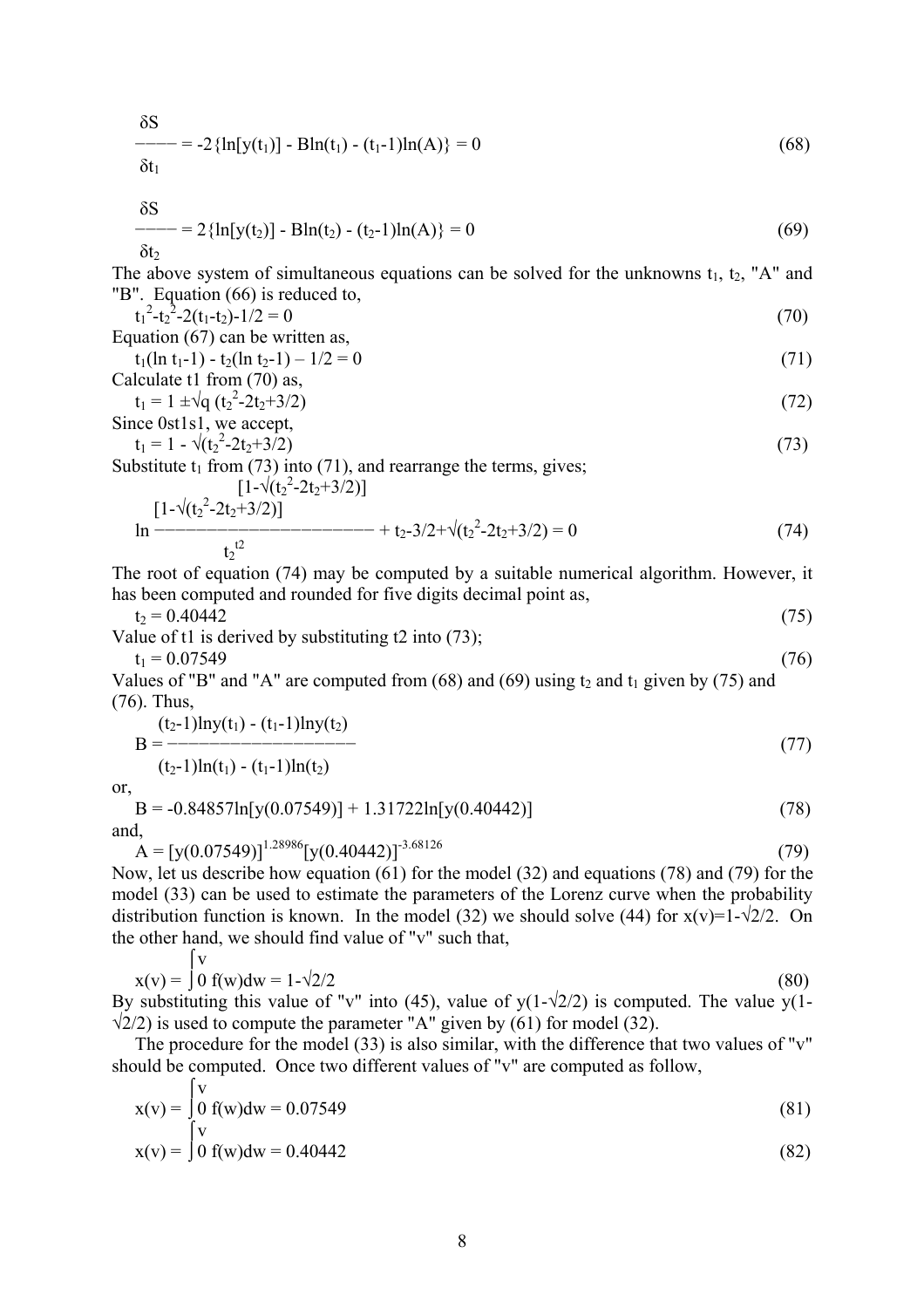Values of "v" are substituted in (45) to find  $y(0.07549)$  and  $y(0.40442)$ . These values of "y" are used to compute the parameters of the model (33) by substituting them into (78) and (79).

The only problem remains is computation of related definite integrals of  $x(y)$  defined by (80), (81) and (82) which can be done by appropriate numerical methods such as the enclosed sample computer program coded for MathCAD 11 for a complete example.

## **7. Income distribution in the Unites States of America**

 In order to compute the Lorenz curve for the United States we try to apply the above procedure for both (32) and (33) propositions and using log-normal distribution function assumption. The source of data is "the U.S. economic report of president to parliament, different years". Median income and disposable personal income per family report by table 1. The amount of mean and median of income were used to derive the log-normal density function parameters  $μ$  and  $δ$ . The explained procedure of estimation then applied to the series of data for 1977-2002, and corresponding results are reported in next table 2. The results of Slottje (1989) which are based on quintile data calculations confirm our finding figures partially. Comparisons show the high compatibility of both procedures. An interesting finding of these calculations is that the distribution of income obeys a counter wise business cycles fluctuations. This finding is a new area for research in realm of the theory and application of income distribution and business cycles interrelationship.

A sample computer program is also enclosed at the end of these pages.

| abie |  |
|------|--|
|      |  |

| Year | Population | No. of   | Disposable          |           | Per capita Per family | Family     | Gross          | Real gross          |
|------|------------|----------|---------------------|-----------|-----------------------|------------|----------------|---------------------|
|      | millions   | families | personal income,    | disposabl | disposabl             | median     | domestic       | domestic product    |
|      |            | millions | billions of current | e income  | e income              | Income     | product        | billions of         |
|      |            |          | S                   | \$        | S                     | current \$ | billions of \$ | chained $(2000)$ \$ |
| 1977 | 220.3      | 57.2     | 1435.7              | 6,517     | 25,098                | 16009.0    | 2,030.9        | 4,750.5             |
| 1978 | 222.6      | 57.8     | 1608.3              | 7,224     | 27,825                | 17639.9    | 2,294.7        | 5,015.0             |
| 1979 | 225.1      | 59.6     | 1793.5              | 7,967     | 30,091                | 19587.2    | 2,563.3        | 5,173.4             |
| 1980 | 227.7      | 60.3     | 2009.0              | 8,822     | 33,317                | 21023.2    | 2,789.5        | 5,161.7             |
| 1981 | 230.0      | 61.0     | 2246.1              | 9,765     | 36,820                | 22387.8    | 3,128.4        | 5,291.7             |
| 1982 | 232.2      | 61.4     | 2421.2              | 10,426    | 39,432                | 23433.3    | 3,255.0        | 5,189.3             |
| 1983 | 234.3      | 62.0     | 2608.4              | 11,131    | 42,070                | 24673.9    | 3,536.7        | 5,423.8             |
| 1984 | 236.4      | 62.7     | 2912.0              | 12,319    | 46,446                | 26433.1    | 3,933.2        | 5,813.6             |
| 1985 | 238.5      | 63.6     | 3109.3              | 13,037    | 48,890                | 27735.2    | 4,220.3        | 6,053.7             |
| 1986 | 240.7      | 64.5     | 3285.1              | 13,649    | 50,932                | 29458.2    | 4,462.8        | 6,263.6             |
| 1987 | 242.8      | 65.2     | 3458.3              | 14,241    | 53,042                | 30970.2    | 4,739.5        | 6,475.1             |
| 1988 | 245.1      | 65.8     | 3748.7              | 15,297    | 56,971                | 32191.0    | 5,103.8        | 6,742.7             |
| 1989 | 247.4      | 66.1     | 4021.7              | 16,257    | 60,844                | 34213.1    | 5,484.4        | 6,981.4             |
| 1990 | 250.2      | 66.3     | 4285.8              | 17,131    | 64,643                | 35353.3    | 5,803.1        | 7,112.5             |
| 1991 | 253.5      | 67.2     | 4464.3              | 17,609    | 66,435                | 35938.7    | 5,995.9        | 7,100.5             |
| 1992 | 256.9      | 68.2     | 4751.4              | 18,494    | 69,670                | 36573.1    | 6,337.7        | 7,336.6             |
| 1993 | 260.3      | 68.5     | 4911.9              | 18,872    | 71,709                | 36929.5    | 6,657.4        | 7,532.7             |
| 1994 | 263.5      | 69.3     | 5151.8              | 19,555    | 74,341                | 38781.9    | 7,072.2        | 7,835.5             |
| 1995 | 266.6      | 69.6     | 5408.2              | 20,287    | 77,705                | 40610.6    | 7,397.7        | 8,031.7             |
| 1996 | 269.7      | 70.2     | 5688.5              | 21,091    | 81,033                | 42300.2    | 7,816.9        | 8,328.9             |
| 1997 | 273.0      | 70.9     | 5988.8              | 21,940    | 84,467                | 44568.2    | 8,304.3        | 8,703.5             |
| 1998 | 276.2      | 71.6     | 6395.9              | 23,161    | 89,330                | 46736.8    | 8,747.0        | 9,066.9             |
| 1999 | 279.3      | 73.2     | 6695.0              | 23,968    | 91,461                | 48789.3    | 9,268.4        | 9,470.3             |
| 2000 | 282.5      | 73.8     | 7194.0              | 25,467    | 97,478                | 50731.7    | 9,817.0        | 9,817.0             |
| 2001 | 285.6      | 74.3     | 7469.4              | 26,156    | 100,531               | 51407.4    | 10,100.8       | 9,866.6             |
| 2002 | 288.6      | 75.6     | 7857.2              | 27,223    | 103,932               | 51680.0    | 10,480.8       | 10,083.0            |
| 2003 | 290.5      |          | 8039.2              | 27,675    |                       |            | 10,735.8       | 10,210.4            |

http://www.gpoaccess.gov/eop/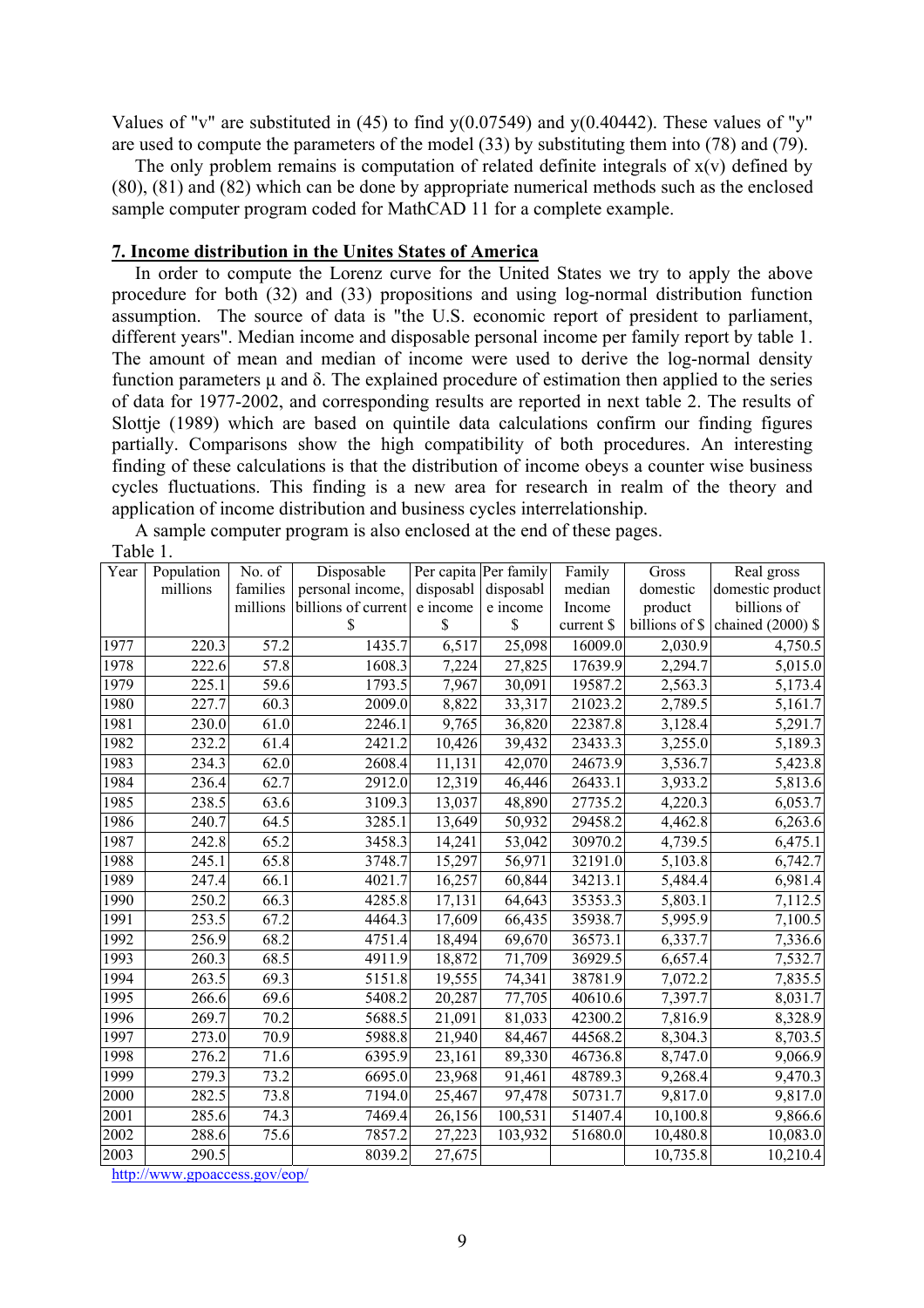

| Table 2. |             |       |         |               |       |       |         |                 |         |
|----------|-------------|-------|---------|---------------|-------|-------|---------|-----------------|---------|
| Year     | Gupta Model |       |         | Bidabad model |       |       |         | Slottje figures |         |
|          | A           | Gini  | Kakwani | A             | B     | Gini  | Kakwani | Gini            | Kakwani |
| 1977     | 7.938       | 0.442 | 0.172   | 5.798         | 1.214 | 0.438 | 0.170   | 0.426           | 0.109   |
| 1978     | 8.080       | 0.444 | 0.173   | 5.899         | 1.214 | 0.441 | 0.172   | 0.427           | 0.108   |
| 1979     | 7.484       | 0.434 | 0.166   | 5.475         | 1.212 | 0.430 | 0.164   | 0.427           | 0.111   |
| 1980     | 8.189       | 0.446 | 0.175   | 5.978         | 1.215 | 0.442 | 0.173   | 0.428           | 0.112   |
| 1981     | 9.095       | 0.456 | 0.185   | 6.631         | 1.218 | 0.546 | 0.183   | 0.435           | 0.114   |
| 1982     | 9.693       | 0.467 | 0.191   | 7.064         | 1.220 | 0.464 | 0.190   | 0.447           | 0.118   |
| 1983     | 10.051      | 0.471 | 0.194   | 7.324         | 1.221 | 0.469 | 0.193   | 0.447           | 0.120   |
| 1984     | 10.909      | 0.481 | 0.202   | 7.952         | 1.222 | 0.479 | 0.201   | 0.449           | 0.121   |
| 1985     | 11.004      | 0.482 | 0.203   | 8.021         | 1.223 | 0.480 | 0.202   |                 |         |
| 1986     | 10.442      | 0.476 | 0.198   | 7.609         | 1.222 | 0.473 | 0.197   |                 |         |
| 1987     | 10.175      | 0.473 | 0.196   | 7.416         | 1.221 | 0.470 | 0.194   |                 |         |
| 1988     | 11.123      | 0.483 | 0.204   | 8.110         | 1.223 | 0.481 | 0.203   |                 |         |
| 1989     | 11.269      | 0.485 | 0.205   | 8.216         | 1.223 | 0.482 | 0.204   |                 |         |
| 1990     | 12.137      | 0.493 | 0.212   | 8.858         | 1.224 | 0.491 | 0.211   |                 |         |
| 1991     | 12.493      | 0.496 | 0.215   | 9.122         | 1.225 | 0.494 | 0.214   |                 |         |
| 1992     | 13.518      | 0.505 | 0.222   | 9.886         | 1.226 | 0.503 | 0.221   |                 |         |
| 1993     | 14.207      | 0.510 | 0.226   | 10.403        | 1.226 | 0.509 | 0.226   |                 |         |
| 1994     | 13.741      | 0.507 | 0.223   | 10.052        | 1.226 | 0.505 | 0.223   |                 |         |
| 1995     | 13.676      | 0.506 | 0.223   | 10.004        | 1.223 | 0.504 | 0.222   |                 |         |
| 1996     | 13.717      | 0.507 | 0.223   | 10.034        | 1.226 | 0.505 | 0.222   |                 |         |
| 1997     | 13.339      | 0.504 | 0.221   | 9.751         | 1.226 | 0.502 | 0.220   |                 |         |
| 1998     | 13.637      | 0.506 | 0.223   | 9.973         | 1.226 | 0.504 | 0.222   |                 |         |
| 1999     | 12.962      | 0.500 | 0.218   | 9.472         | 1.225 | 0.499 | 0.217   |                 |         |
| 2000     | 13.825      | 0.507 | 0.224   | 10.115        | 1.226 | 0.506 | 0.223   |                 |         |
| 2001     | 14.470      | 0.512 | 0.229   | 10.600        | 1.226 | 0.511 | 0.227   |                 |         |

2002 15.759 0.521 0.235 11.573 1.227 0.520 0.235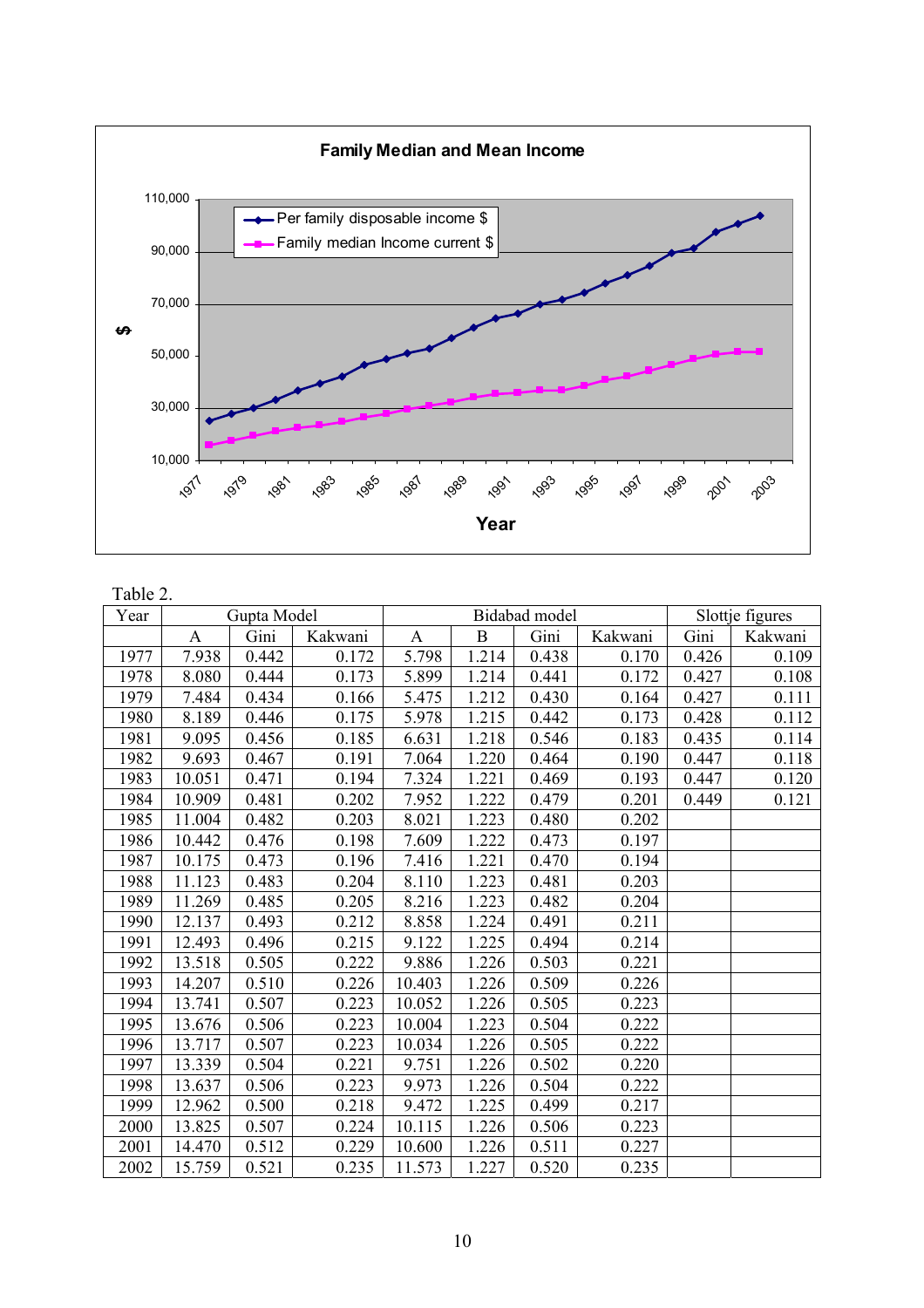

The following graph compares the calculated Gini coefficient with real GDP for the period of 1977-2002.

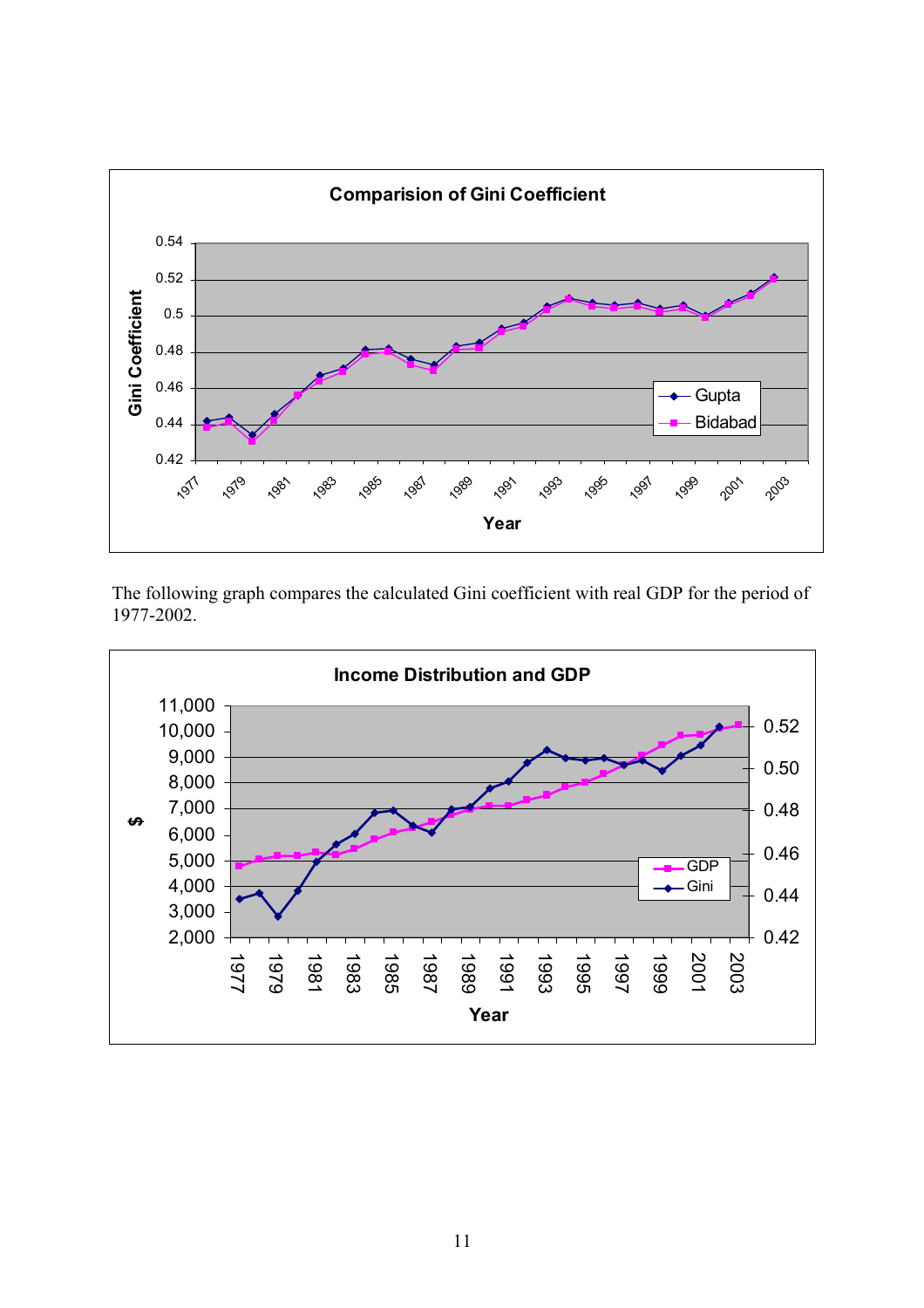# **References**

• Bidabad B. (1987a) Least absolute error estimation. Submitted to the First International Conference on Statistical Data Analysis Based on the  $L_1$  norm and Related Methods, Neuchatel, Switzerland.

• Bidabad B. (1987b) Least absolute error estimation, part II. Submitted to the First International Conference on Statistical Data Analysis Based on the L<sub>1</sub> norm and Related Methods, Neuchatel, Switzerland.

• Bidabad B. (1988a) A proposed algorithm for least absolute error estimation. Proceedings of the Third Seminar of Mathematical Analysis. Shiraz University, 24-34, Shiraz, Iran.

• Bidabad B. (1988b) A proposed algorithm for least absolute error estimation, part II. Proceedings of the Third Seminar of Mathematical Analysis, Shiraz University, 35-50, Shiraz, Iran.

Bidabad B. (1989a) Discrete and continuous  $L_1$  norm regressions, proposition of discrete approximation algorithms and continuous smoothing of concentration surface, Ph.D. thesis, Islamic Azad University, Tehran, Iran.

Bidabad B. (1989b) Discrete and continuous  $L_1$  norm regressions, proposition of discrete approximation algorithms and continuous smoothing of concentration surface, Ph.D. thesis, Islamic Azad University, Tehran, Iran. Persian translation.

• Bidabad B., B. Bidabad (1989) Functional form for estimating the Lorenz curve. Submitted to the Australasian Meeting of Econometric Society, Canberra, Australia.

• Bidabad B., B. Bidabad (1992) Functional form for estimating the Lorenz curve. To be appeared in Economics and Management, quarterly Journal of the Islamic Azad University.

• Cramer J.S. (1973) Empirical econometrics. North-Holland, Amsterdam.

• Gupta M.R. (1984) Functional forms for estimating the Lorenz curve. Econometrica, 52, 1313-1314.

Hobby C.R., J.R. Rice (1965) A moment problem in  $L_1$  approximation. Proc. Amer. Math. Soc., 16, 665-670.

• Kakwani N.C. (1980) Income inequality and poverty. New York, Oxford University **Press**.

• Kakwani N.C. (1980) Functional forms for estimating the Lorenz curve: a reply. Econometrica, 48, 1063-64.

• Kakwani N.C., N. Podder (1976) Efficient estimation of the Lorenz curve and associated inequality measures from grouped observations. Econometrica 44, 137-148.

Kendall M., A. Stuart (1977) The advanced theory of statistics. vol.1, Charles Griffin  $\&$ Co., London.

Kripke B.R., T.J. Rivlin (1965) Approximation in the metric of  $L_1(X, u)$ . Trans. Amer. Math. Soc., 119, 101-22.

Lazarski E. (1975a) Approximation of continuous functions in the space  $L_1$ . Automatika, 487, 85-93.

• Lazarski E. (1975b) The approximation of the continuous function by the polynomials of power functions in  $L_1$  space. Automatika, 487, 95-106.

Lazarski E. (1975c) On the necessary conditions of the uniqueness of approximation by the polynomials of power functions in  $L_1$  space. Automatika, 487, 107-117.

• Lazarski E. (1977) Approximation of continuous functions by exponential polynomials in the  $L_1$  space. Automatika, 598, 82-87.

• Ptak V. (1958) On approximation of continuous functions in the metric  $\int_a^b |x(t)| dt$ Czechoslovak Math. J. 8(83), 267-273.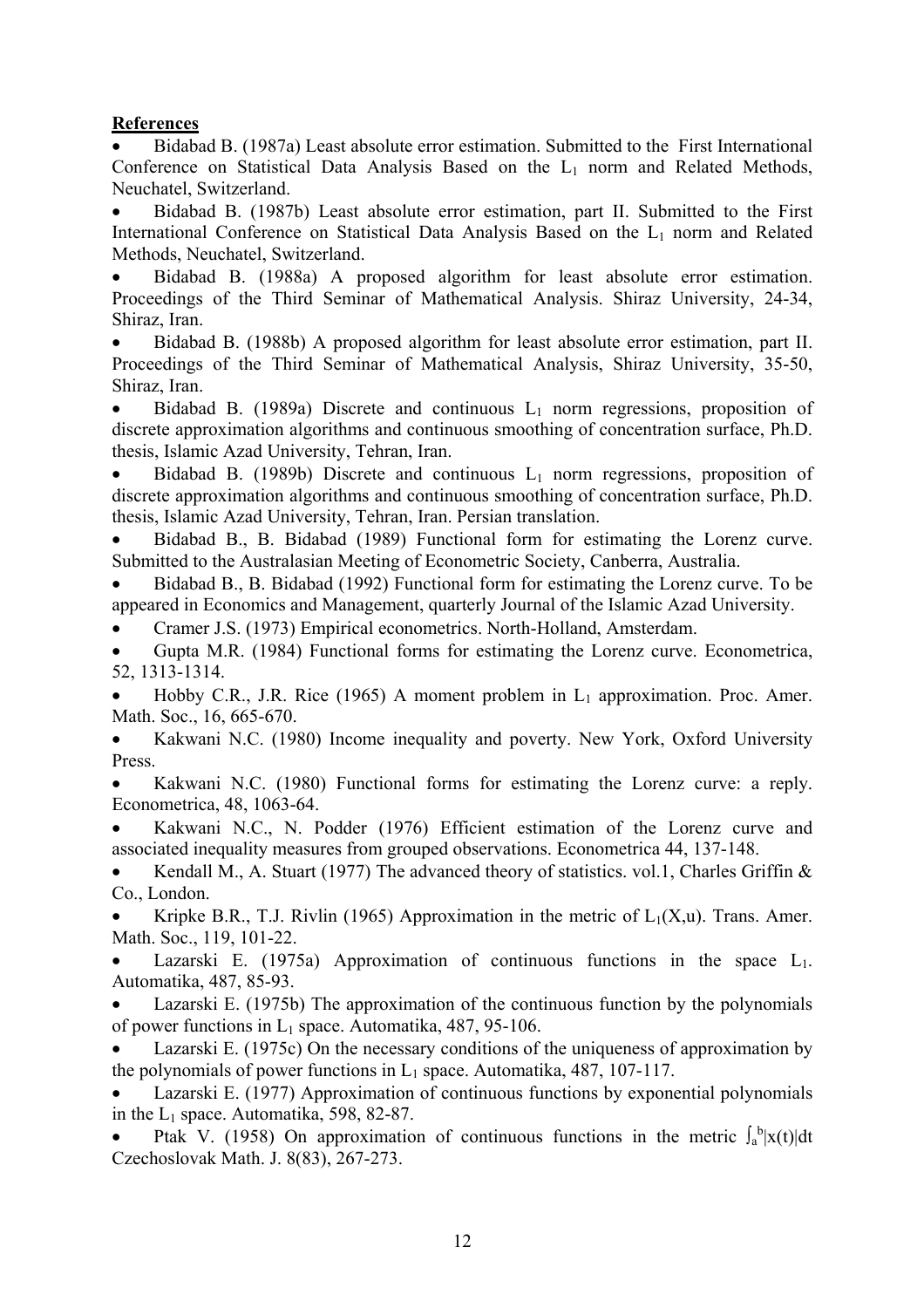• Rasche R.H., J. Gaffney, A.Y.C. Koo, N. Obst (1980) Functional forms for estimating the Lorenz curve. Econometrica, 48, 1061-1062.

Rice J.R. (1964a) On computation of  $L_1$  approximations by exponentials, rationals, and other functions. Math. Comp., 18, 390-396.

• Rice J.R. (1964b) On nonlinear  $L_1$  approximation. Arch. Rational Mech. Anal., 1761-66.

• Rice J.R. (1964c) The approximation of functions, vol. I, linear theory. Reading Mass:, Addison-Wesley.

• Rice J.R. (1969) The approximation of functions, vol. II, linear theory. Reading Mass:, Addison-Wesley.

• Rice J.R. (1985) Numerical methods, software, and analysis. McGraw-Hill, ch. 11.

• Rice J.R., J.S. White (1964) Norms for smoothing and estimation. SIAM Rev., 6, 243- 256.

Salem A.B.Z., T.D. Mount (1974) A convenient descriptive model of income distribution: the gamma density. Econometrica, 42, 1115-1127.

Singh S.K., G.S. Maddala (1976) A function for the size distribution of income. Econometrica, 44, 963-970.

• Slottje D.J. (1989) The structure of earnings and the measurement of income inequality in the U.S., North-Holland Publishing Company, Amsterdam.

• Taguchi T. (1972a) On the two-dimensional concentration surface and extensions of concentration coefficient and Pareto distribution to the two dimensional case-I. Annals of the Inst. of Stat. Math., vol. 24, no.2, 355-381.

• Taguchi T. (1972b) On the two-dimensional concentration surface and extensions of concentration coefficient and Pareto distribution to the two dimensional case-II. Annals of the Inst. of Stat. Math., vol. 24, no.3, 599-619.

• Taguchi T. (1972c) Concentration polyhedron, two dimensional concentration coefficient for discrete type distribution and some new correlation coefficients etc. The Inst. of Stat. Math., 77-115.

• Taguchi T. (1973) On the two-dimensional concentration surface and extensions of concentration coefficient and Pareto distribution to the two dimensional case-III. Annals of the Inst. of Stat. Math., vol. 25, no.1, 215-237.

• Taguchi T. (1974) On Fechner's thesis and statistics with norm p. Ann. of the Inst. of Stat. Math., vol. 26, no.2, 175-193.

• Taguchi T. (1978) On a generalization of Gaussian distribution. Ann. of the Inst. of Stat. Math., vol. 30, no.2, A, 211-242.

• Taguchi T. (1981) On a multiple Gini's coefficient and some concentrative regressions. Metron, vol. XXXIX - N.1-2, 5-98.

• Taguchi T. (1983) Concentration analysis of bivariate Paretoan distribution. Proc. of the Inst. of Stat. Math., vol. 31, no.1, 1-32.

• Taguchi T. (1987) On the structure of multivariate concentration. Submitted to the First International Conference on Statistical Data Analysis Based on the L<sub>1</sub> Norm and Related Methods, Neuchatel, Switzerland.

• Taguchi T. (1988) On the structure of multivariate concentration–some relationships among the concentration surface and two variates mean difference and regressions. CSDA, 6,307-334.

Usow K.H. (1967a) On  $L_1$  approximation: computation for continuous functions and continuous dependence. SIAM J. of Numer. Anal., 4, 70-88.

Watson G.A. (1981) An algorithm for linear  $L_1$  approximation of continuous functions. IMA J. Num. Anal., 1, 157-167.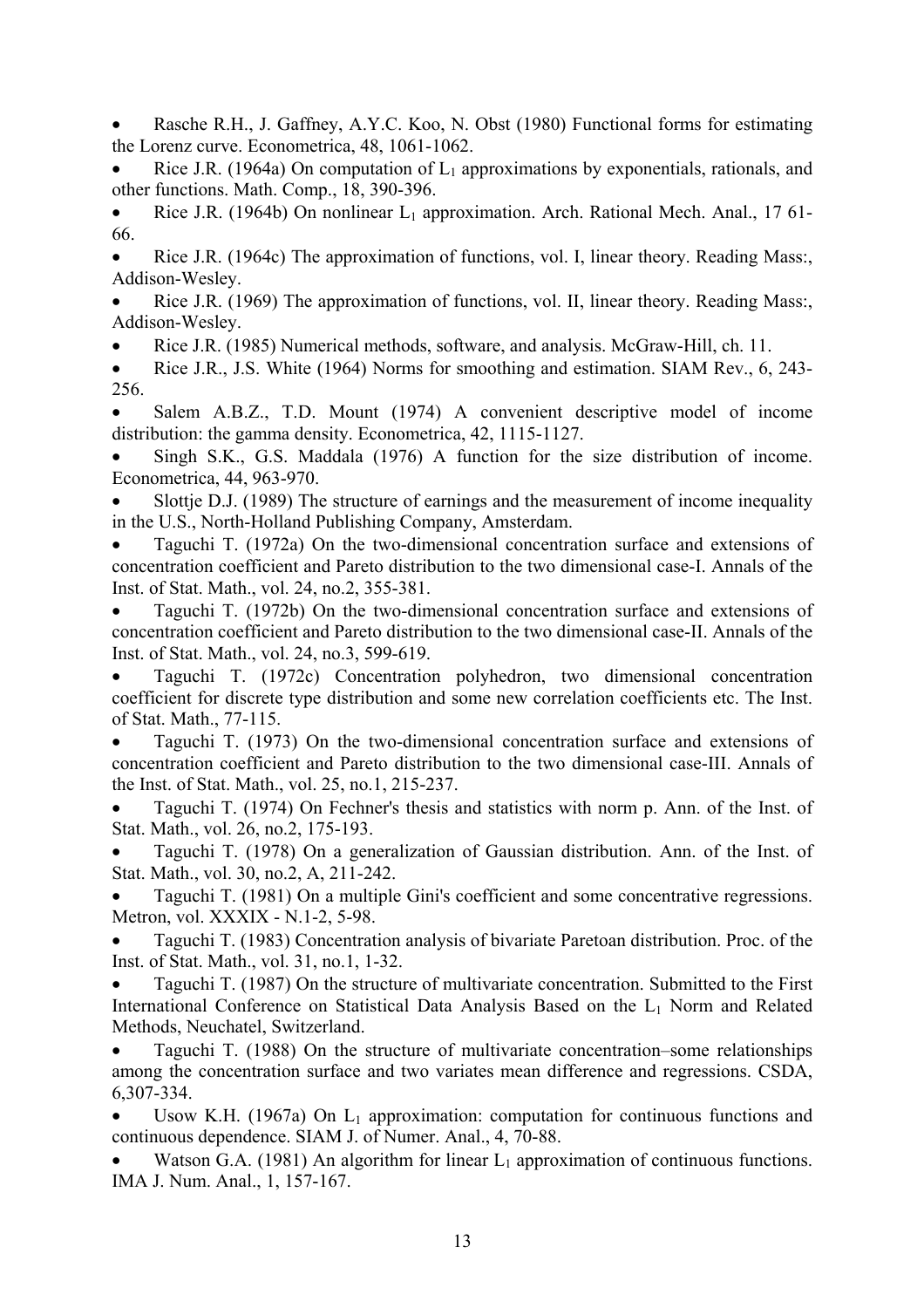# CONTINUOUS L NORM ESTIMATION OF LORENZ CURVE

## Bijan BIDABAD

(Using Sample Mean and Median)

Calculations for 2002 USA data

This program has been coded for MathCAD 11

 $Mean = Sample mean of income distribution:$  Mean  $:= 103932$ 

 $Med = Sample median of income distribution:$  Med  $:= 51680$ 

$$
\sigma := \sqrt{2 \cdot \ln\left(\frac{\text{Mean}}{\text{Med}}\right)}
$$

Calculation of Log-Normal density function parameters m and s according to sample mean and median

$$
\sigma = 1.18209
$$
\n
$$
\mu := \ln(\text{Med}) \qquad \mu = 10.85283
$$
\n
$$
f(w) := \left(\frac{1}{w \cdot \sigma \cdot \sqrt{2 \cdot \pi}}\right) \cdot \exp\left[\frac{-\left(\ln(w) - \mu\right)^2}{2 \cdot \sigma^2}\right]
$$
\n
$$
\text{ion}
$$

Log-Normal Probability Density Functi

$$
w := 10^{-5}, \frac{Mean}{200} \dots 2 \cdot Mean
$$

Selective range for Log-Normal plot, values of increment and upper bound may be changed Log-Normal plot



TOL value should be changed for more accurate solutions, (less TOL = higher precision)

(45) 
$$
y(v) := \left(\frac{1}{\text{Mean}}\right) \int_0^v w \cdot f(w) dw
$$

Precision Tolerance level  $TOL := 0.0000$ 

$$
x(v) := \int_{0.00001}^{V} f(w) dw
$$

(44)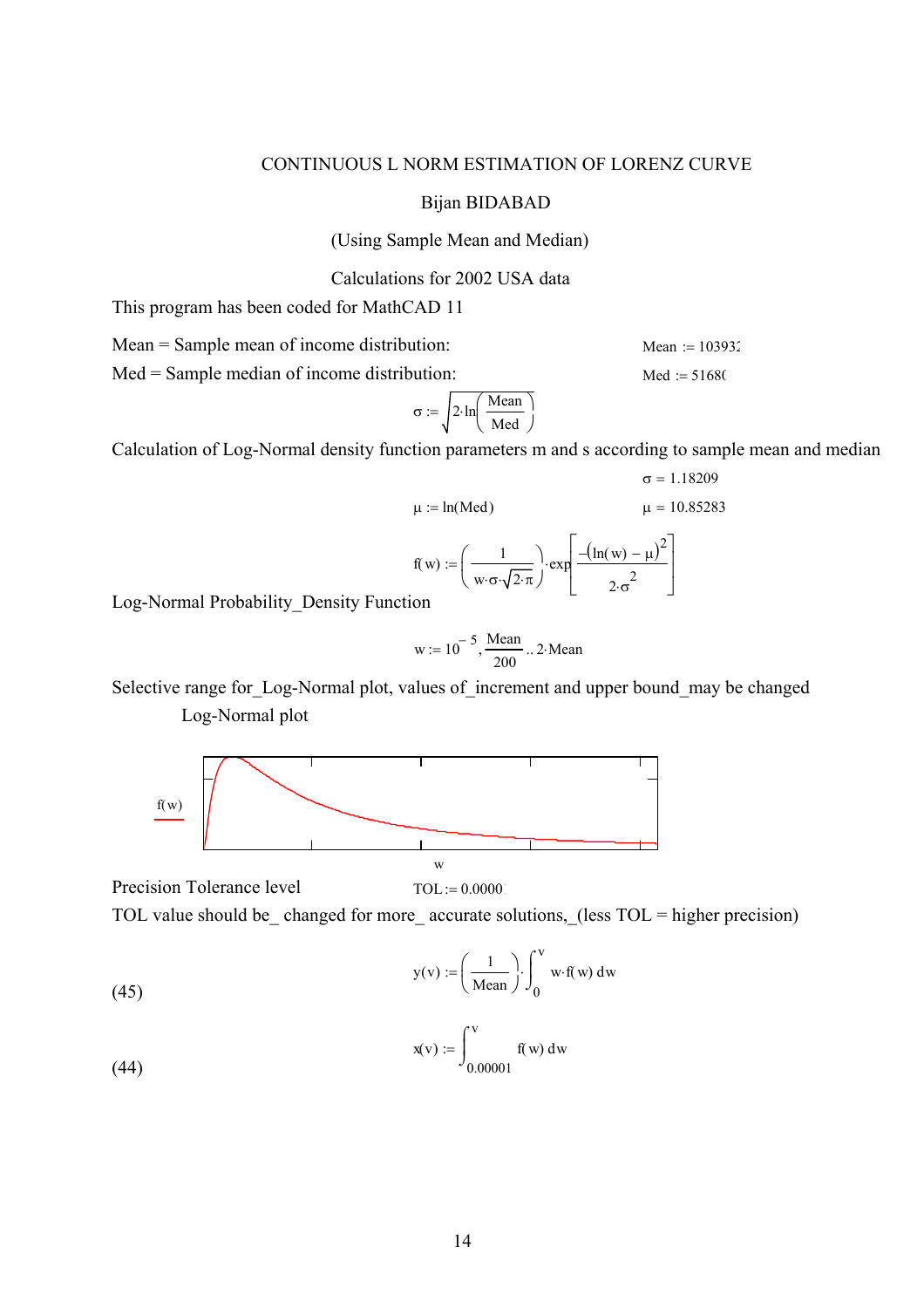Calculation for Gupta model

Initial guess for v. This value should be changed for faster convergence and less iterations  $v := 20000$ 

 $t_0 := 1 - \frac{\sqrt{2}}{2}$ 2  $:= 1 -$ (60) Calculating v for (80)  $v := root(x(v) - t_0, v)$ Calculated v  $v = 27136.6437$  $y(t)$  0  $y(v) = 0.04208$  $z_0 := y(v)$ A  $t_{0}$  $z_0$  $\int$  $\setminus$  $\backslash$ J 2 := (61), estimated A:  $A = 15.54768$ S 0 1  $\ln(z_0) - \ln(t_0) - (t_0 - 1) \cdot \ln(A) \, ds$  $\int$  $\overline{1}$ J,  $:=$   $\left| \ln(z_0) - \ln(t_0) - (t_0 - 1) \cdot \ln(A) \right|$  d (53) Sum of absolute residuals  $S = 0$ 

Range variable for plotting the Lorenz curves

 $X := 0, 0.005...$  1

 $Y(X) := X:A^{X-1}$ 

Gupta Lorenz curve:

Calculation of Gini coefficient



$$
Gini := 1 - 2 \cdot \int_0^1 Y(X) \, dX
$$

 $Gini = 0.51967$ 

Calculation of Kakwani length of Lorenz curve

Length := 
$$
\int_0^1 \sqrt{1 + \left[ A^{X-1} (1 + X \cdot \ln(A)) \right]^2} dX
$$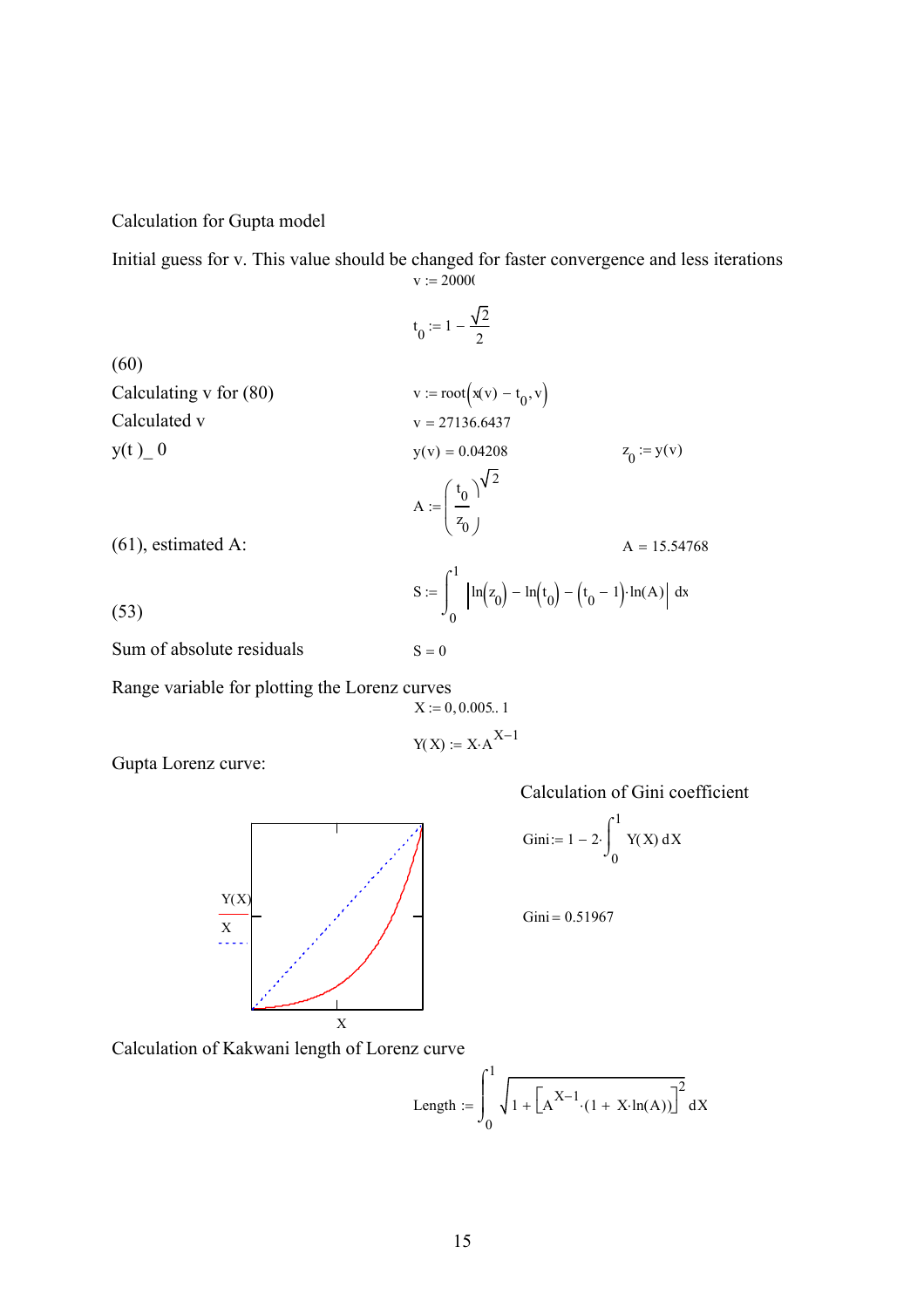Length of Lorenz curve

Length = 1.5515  
\nKakwani := 
$$
\frac{\text{Length} - \sqrt{2}}{2 - \sqrt{2}}
$$
\nKakwani index of length  
\nKakwani = 0.23437

Calculation For Bidabad Model

(76) 
$$
t_1 := 0.07549
$$

Initial guess for v. This value should be changed for faster convergence and less iterations  $v := 8000$ 

| Calculating $v$ for $(81)$ | $v := root(x(v) - t_1, v)$ |               |
|----------------------------|----------------------------|---------------|
| Calculated v               | $v = 9464.04318$           |               |
| y(0.07549)                 | $y(y) = 0.00442$           | $z_1 := y(v)$ |
| (75)                       | $t_2 := 0.40442$           |               |

Initial guess for v. This value should be changed for faster convergence and less iterations  $v := 27000$ 

| Calculatig v for $(82)$                       | $v := root(x(v) - t_2, v)$                                                              |  |  |  |
|-----------------------------------------------|-----------------------------------------------------------------------------------------|--|--|--|
| Calculated v                                  | $v = 38826.25803$                                                                       |  |  |  |
| y(0.40442)                                    | $y(v) = 0.07722$ $z_2 := y(v)$                                                          |  |  |  |
| (79)                                          | A := $(z_1)^{1.28986}$ $(z_2)^{-3.68126}$                                               |  |  |  |
| (78)                                          | B := $-0.84857\ln(z_1) + 1.31722\ln(z_2)$                                               |  |  |  |
| Estimated A and B:                            | $A = 11.41481$<br>$B = 1.22709$                                                         |  |  |  |
| (62)                                          | $S := \int_{0}^{1} \left[ ln(z_1) - B \cdot ln(t_1) - (t_1 - 1) \cdot ln(A) \right] dx$ |  |  |  |
| Sum of absolute residuals                     | $S = 0.00002$                                                                           |  |  |  |
| Range variable for plotting the Lorenz curves |                                                                                         |  |  |  |

Range variable for plotting the Lorenz curves  
\n
$$
X := 0, 0.005.. 1
$$
  
\nBidabad Lorenz curve  
\n $Y(X) := X^B \cdot A^{X-1}$